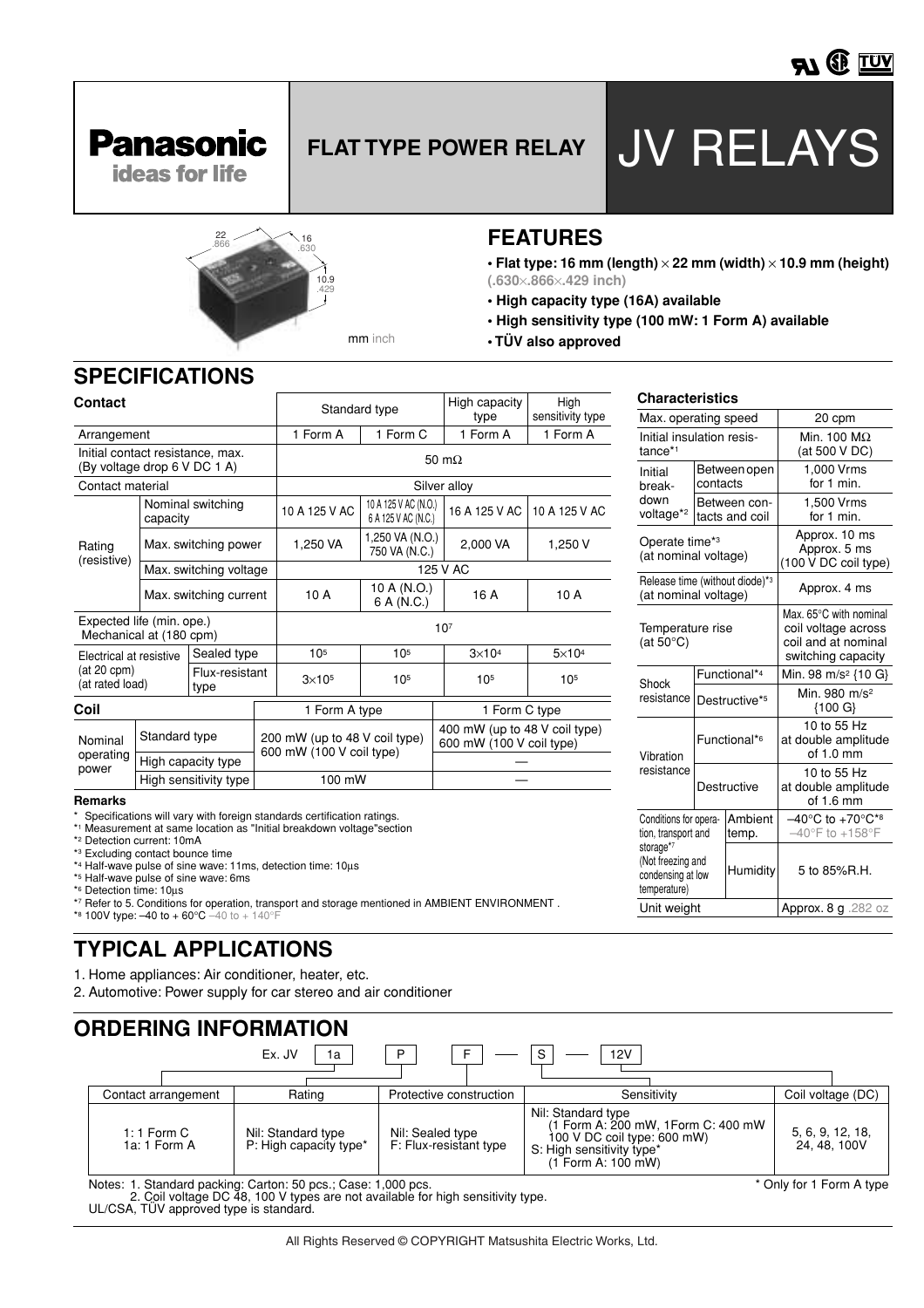### JV **TYPES**

|                       |                    | Part No.         |                     |  |  |
|-----------------------|--------------------|------------------|---------------------|--|--|
| Contact arrangement   | Coil voltage, V DC | Sealed type      | Flux-resistant type |  |  |
|                       | 5                  | JV1a-5V          | JV1aF-5V            |  |  |
|                       | 6                  | JV1a-6V          | JV1aF-6V            |  |  |
|                       | 9                  | JV1a-9V          | JV1aF-9V            |  |  |
| 1 Form A              | 12                 | <b>JV1a-12V</b>  | <b>JV1aF-12V</b>    |  |  |
| Standard type         | 18                 | <b>JV1a-18V</b>  | <b>JV1aF-18V</b>    |  |  |
|                       | 24                 | <b>JV1a-24V</b>  | <b>JV1aF-24V</b>    |  |  |
|                       | 48                 | <b>JV1a-48V</b>  | JV1aF-48V           |  |  |
|                       | 100                | JV1a-100V        | JV1aF-100V          |  |  |
|                       | 5                  | JV1aP-5V         | JV1aPF-5V           |  |  |
|                       | 6                  | JV1aP-6V         | JV1aPF-6V           |  |  |
|                       | 9                  | JV1aP-9V         | JV1aPF-9V           |  |  |
| 1 Form A              | 12                 | JV1aP-12V        | JV1aPF-12V          |  |  |
| High capacity type    | 18                 | JV1aP-18V        | JV1aPF-18V          |  |  |
|                       | 24                 | JV1aP-24V        | JV1aPF-24V          |  |  |
|                       | 48                 | <b>JV1aP-48V</b> | JV1aPF-48V          |  |  |
|                       | 100                | JV1aP-100V       | JV1aPF-100V         |  |  |
|                       | 5                  | JV1aS-5V         | JV1aFS-5V           |  |  |
|                       | 6                  | JV1aS-6V         | JV1aFS-6V           |  |  |
| 1 Form A              | 9                  | JV1aS-9V         | JV1aFS-9V           |  |  |
| High sensitivity type | 12                 | <b>JV1aS-12V</b> | JV1aFS-12V          |  |  |
|                       | 18                 | <b>JV1aS-18V</b> | JV1aFS-18V          |  |  |
|                       | 24                 | <b>JV1aS-24V</b> | JV1aFS-24V          |  |  |
|                       | 5                  | <b>JV1-5V</b>    | <b>JV1F-5V</b>      |  |  |
|                       | 6                  | JV1-6V           | JV1F-6V             |  |  |
|                       | 9                  | <b>JV1-9V</b>    | <b>JV1F-9V</b>      |  |  |
| 1 Form C              | 12                 | JV1-12V          | <b>JV1F-12V</b>     |  |  |
|                       | 18                 | JV1-18V          | <b>JV1F-18V</b>     |  |  |
|                       | 24                 | JV1-24V          | <b>JV1F-24V</b>     |  |  |
|                       | 48                 | JV1-48V          | <b>JV1F-48V</b>     |  |  |
|                       | 100                | JV1-100V         | JV1F-100V           |  |  |

## **COIL DATA (at 20**°**C 68**°**F)**

| Part No.                               | Nominal voltage,<br>V <sub>DC</sub> | Pick-up voltage,<br>$V$ DC (max.) | Drop-out<br>voltage,<br>$V$ DC (min.) | Coil resistance.<br>$\Omega$ (±10%) | Nominal operat-<br>ing current, mA<br>$(\pm 10\%)$ | Nominal<br>operating power,<br>mW | Max. allowable<br>voltage,<br>V DC |
|----------------------------------------|-------------------------------------|-----------------------------------|---------------------------------------|-------------------------------------|----------------------------------------------------|-----------------------------------|------------------------------------|
| 1 Form A                               | 5                                   | 4.0                               | 0.25                                  | 125                                 | 40                                                 | 200                               | 7.5                                |
|                                        | 6                                   | 4.8                               | 0.3                                   | 180                                 | 33.3                                               | 200                               | 9                                  |
|                                        | 9                                   | 7.2                               | 0.45                                  | 405                                 | 22.2                                               | 200                               | 13.5                               |
| (Standard type &                       | 12                                  | 9.6                               | 0.6                                   | 720                                 | 16.7                                               | 200                               | 18                                 |
| High capacity                          | 18                                  | 14.4                              | 0.9                                   | 1,620                               | 11.1                                               | 200                               | 27                                 |
| type)                                  | 24                                  | 19.2                              | 1.2                                   | 2.880                               | 8.3                                                | 200                               | 36                                 |
|                                        | 48                                  | 38.4                              | 2.4                                   | 11,520                              | 4.2                                                | 200                               | 72                                 |
|                                        | 100                                 | 48                                | 3                                     | 16,600                              | 6                                                  | 600                               | 110                                |
|                                        | 5                                   | 4.0                               | 0.25                                  | 250                                 | 20                                                 | 100                               | 9                                  |
|                                        | 6                                   | 4.8                               | 0.3                                   | 360                                 | 16.7                                               | 100                               | 10.8                               |
| 1 Form A<br>(High sensitivity<br>type) | 9                                   | 7.2                               | 0.45                                  | 810                                 | 11.1                                               | 100                               | 16.2                               |
|                                        | 12                                  | 9.6                               | 0.6                                   | 1.440                               | 8.3                                                | 100                               | 21.6                               |
|                                        | 18                                  | 14.4                              | 0.9                                   | 3,240                               | 5.6                                                | 100                               | 32.4                               |
|                                        | 24                                  | 19.2                              | 1.2                                   | 5,760                               | 4.2                                                | 100                               | 43.2                               |
| 1 Form C                               | 5                                   | 4.0                               | 0.25                                  | 62.5                                | 80                                                 | 400                               | 6.5                                |
|                                        | 6                                   | 4.8                               | 0.3                                   | 90                                  | 66.7                                               | 400                               | 7.8                                |
|                                        | 9                                   | 7.2                               | 0.45                                  | 202.5                               | 44.4                                               | 400                               | 11.7                               |
|                                        | 12                                  | 9.6                               | 0.6                                   | 360                                 | 33.3                                               | 400                               | 15.6                               |
|                                        | 18                                  | 14.4                              | 0.9                                   | 810                                 | 22.2                                               | 400                               | 23.4                               |
|                                        | 24                                  | 19.2                              | 1.2                                   | 1,440                               | 16.7                                               | 400                               | 31.2                               |
|                                        | 48                                  | 38.4                              | 2.4                                   | 5,760                               | 8.3                                                | 400                               | 62.4                               |
|                                        | 100                                 | 70                                | 5                                     | 16,600                              | 6                                                  | 600                               | 110                                |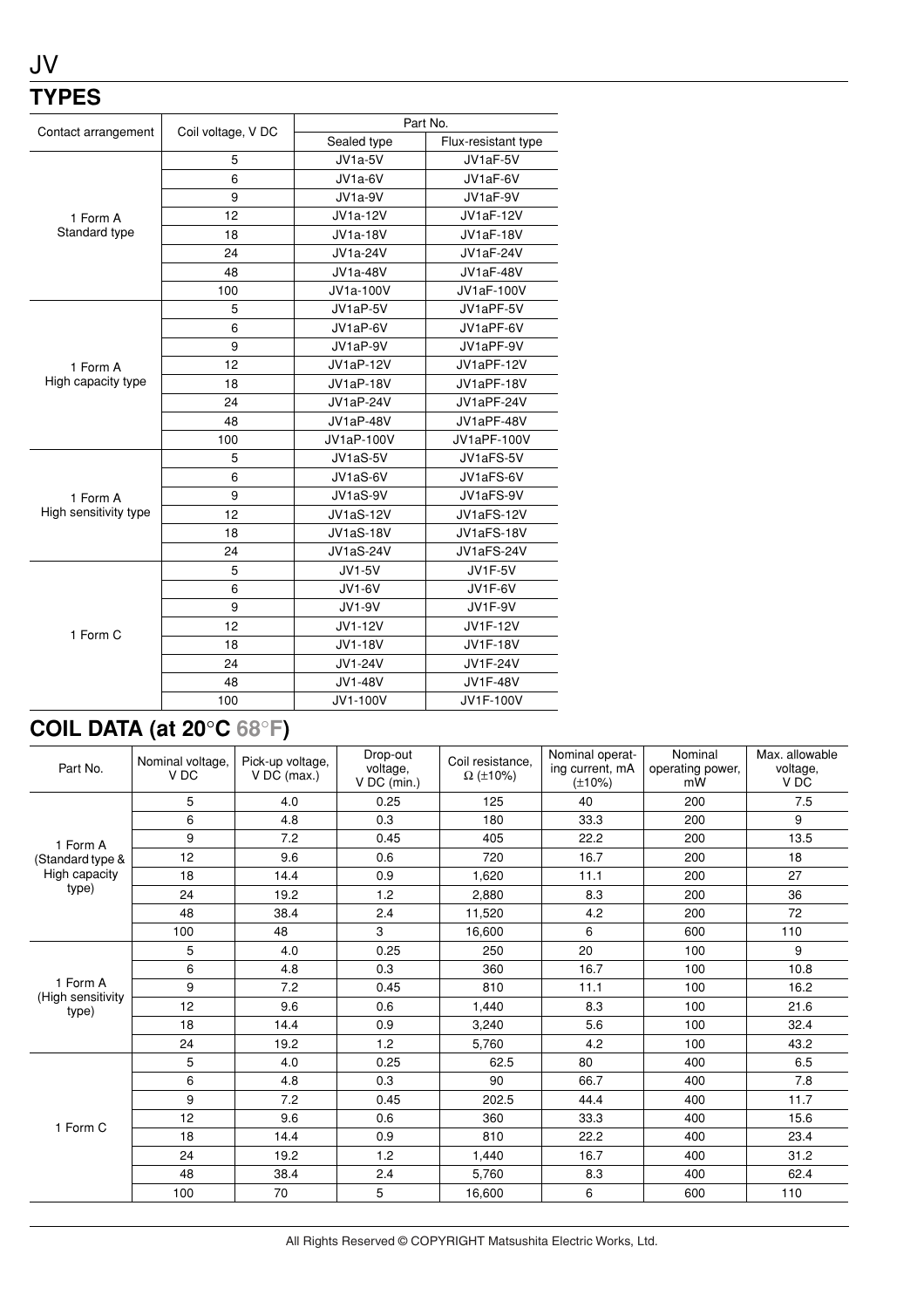

All Rights Reserved © COPYRIGHT Matsushita Electric Works, Ltd.

Coil applied voltage, %V

Contact current, A

Coil applied voltage, %V